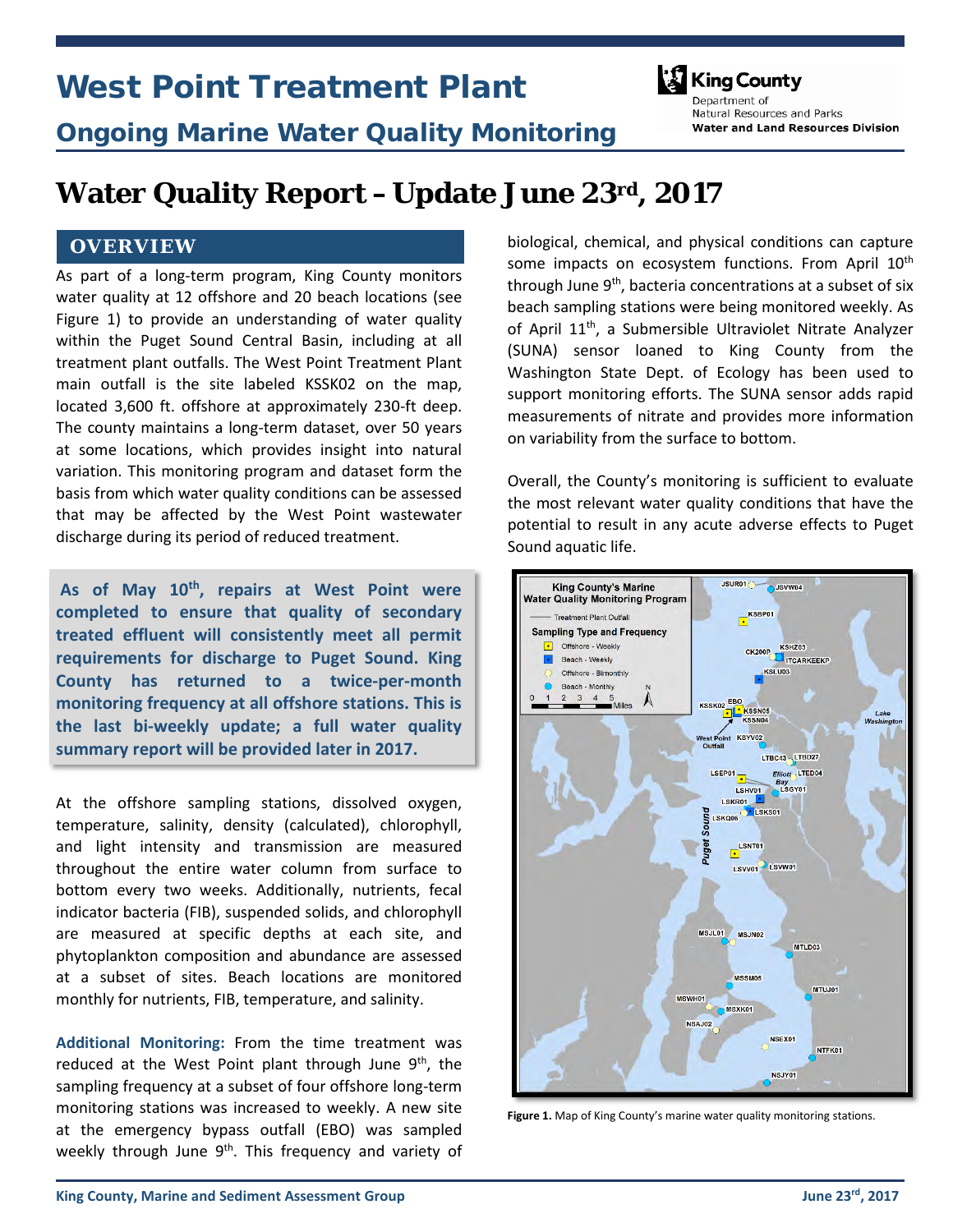The most recent data results available from the June  $5<sup>th</sup>$ -7<sup>th</sup> (offshore and beach) sampling event are summarized below for three key water quality indicators. More data results are available in the appendix.

#### **BACTERIA**

Fecal coliforms, along with *Enterococcus*, are types of indicator bacteria that King County routinely monitor at freshwater and marine beaches, as well as offshore. These bacteria are found in the intestinal tracts and feces of humans and other warm-blooded animals, and can make their way into our waterways through various pathways. Although these bacteria are typically not pathogenic, they are important to monitor as an indicator that pathogens that make people sick may be present.

The State of Washington has a two part standard to protect human primary contact recreation and shellfish consumption in marine waters. The standard includes a 14 colony forming unit (CFU)/100 mL geometric mean average and a 43 CFU/100 mL peak concentration (the peak concentration is not to be exceeded in greater than 10% of samples). These standards are used for comparing data from multiple samples at a station rather than a single sample.

Comparing recent individual samples to the bacteria standards indicates that concentrations of fecal coliforms from both surface waters (Figure 2) and at depth at all offshore stations, including KSSK02 off of West Point, were low and all below the geometric mean standard and the peak standard during the early June sampling event. Concentrations of *Enterococcus* bacteria were also low and within historical ranges for the month of June. For data on subsurface and *Enterococcus* bacteria concentrations, see Appendix Table A-2.

Concentrations of bacteria at the subset of six beach stations sampled weekly, which includes beaches near West Point, were all below the state's peak water quality standard. However, station LSHV01 (Alki Beach) exceeded the geometric mean criteria (see Appendix Figure A-7). All fecal coliform and Enterococcus concentrations measured in early June at the six beach stations were within the historical range (Appendix Table A-2, Figure A-7).



**Figure 2.** Bacteria (fecal coliforms) levels of single samples collected near surface (1 meter) at offshore stations in Central Puget Sound during the early June 2017 sampling event are illustrated with historical bacteria levels. Note: station KSSK02, West Point outfall, highlighted. The Emergency Bypass Station (EBO) was not routinely sampled prior to this event, so recent data cannot be compared to prior years.

#### **NUTRIENTS**

Nutrients, such as nitrogen compounds (ammonia and nitrate) and orthophosphate, are essential elements for aquatic plants and algae. Silica is a micronutrient needed by some algae and other organisms for skeletal growth. However, excess nutrients can cause a sudden increase in aquatic plants that can lead to unfavorable conditions. High ammonia concentrations can be toxic to aquatic organisms, including fish.

All ammonia values in offshore waters in early June were below the lowest (chronic) water quality criterion, which is based upon temperature, salinity, and pH factors (anticipated to be about 1.4 mg/L for early June conditions). Ammonia levels at the deepest depth at King County's South Plant outfall station (LSEP01) were elevated compared to historical values (Figure 3). Elevated ammonia values at the South Plant outfall have been observed for four of the past seven sampling weeks. These elevated ammonia concentrations are likely a result of South Plant treating additional solids from the West Point plant and slightly higher ammonia levels in the effluent. Since the most recent sampling trip in early June, supplemental trucking of excess solids to South Plant has ceased. Surface ammonia levels, including at the West Point and South Plant outfalls, were low.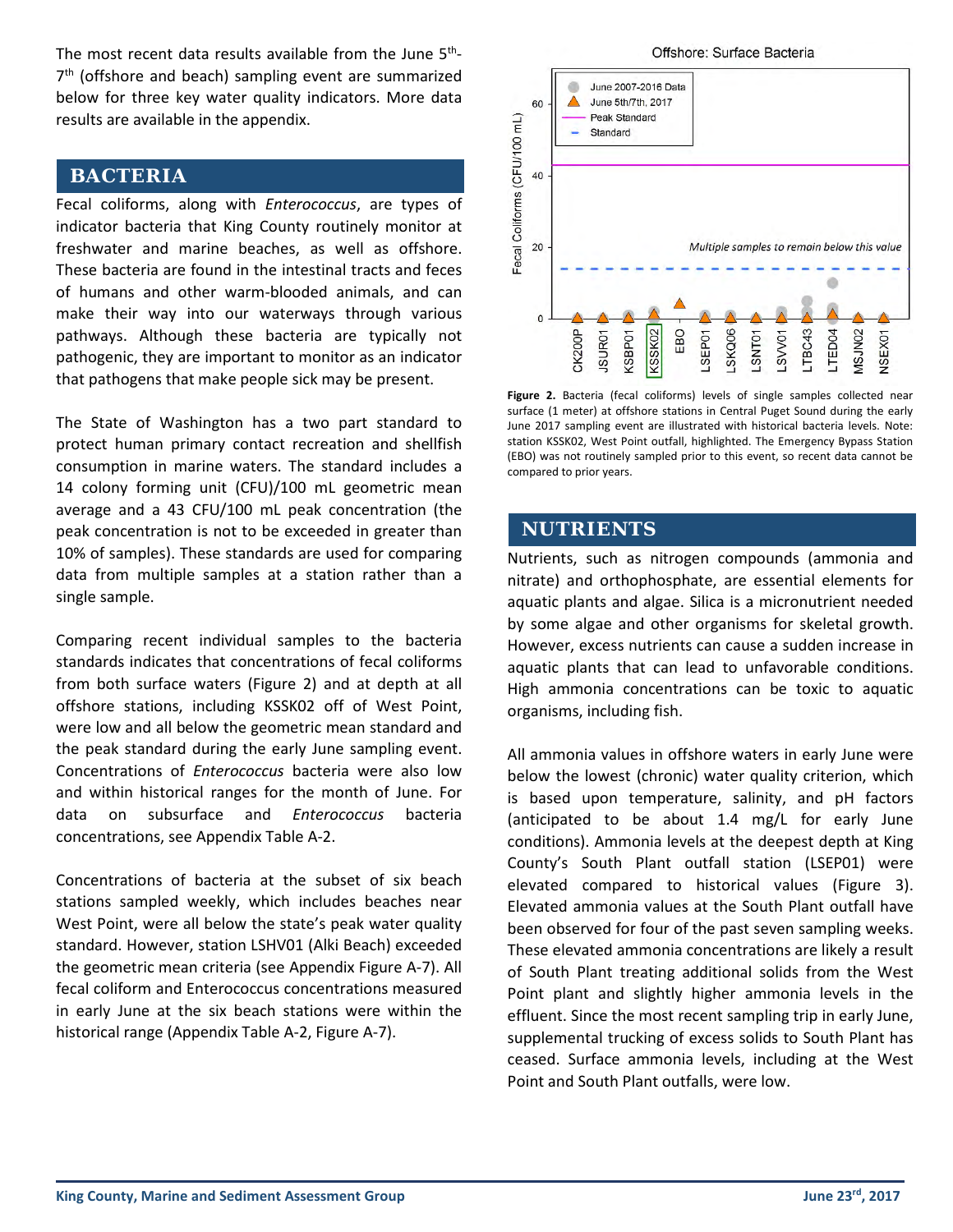

**Figure 3.** Ammonia levels collected at the deepest depth at offshore stations during the early June sampling event are shown with historical levels. Note: station KSSK02, the West Point outfall, is highlighted. The Emergency Bypass Station (EBO) was not routinely sampled prior to this event, so recent data cannot be compared to prior years.

Nitrate + nitrite, orthophosphate, and silica at offshore stations for all depths, except the surface, were within normal seasonal ranges for all sites. However, similar to the prior month, nitrate/nitrite, orthophosphate and silica surface water values were low due to the on-going spring phytoplankton bloom that began in mid-April. Phytoplankton (microalgae) take up nutrients for growth which lowers levels in the water when the bloom is large. The bloom was evident throughout the Central Basin, larger in the southern portion, as indicated by high chlorophyll-*a* values (Appendix, Figure A-6). The results of the SUNA sensor (Appendix Figures A-1 to A-5) also show low nitrate in the surface water layer due to phytoplankton uptake. Warmer surface water temperatures combined with lower salinities from rain and river run-off have continued to maintain stronger separation of surface water layers from deep, concentrating phytoplankton in the surface.

#### **DISSOLVED OXYGEN**

Dissolved oxygen is important for marine life, and can control the presence or absence of species. Aquatic life requires a certain amount of oxygen dissolved in the water to live, and different species have different tolerances. Waters with high dissolved oxygen are considered healthy for sustaining many species.

Plants and algae produce oxygen during the day. In deep waters, it can be too dark for plant growth and is separated from surface mixing with air, so processes like decomposition by bacteria can result in low dissolved oxygen. Human inputs of organic materials and decay of sinking algae at depth may decrease oxygen levels. Also, deep waters from the Pacific Ocean enter Puget Sound and can result in naturally occurring low oxygen levels.

The State of Washington dissolved oxygen standard to protect aquatic life depends on the designated waterbody use. For Central Puget Sound, the one-day minimum dissolved oxygen standard is 7 mg/L for waters of extraordinary quality. At the dissolved oxygen level of 5 mg/L, biological stress can be induced on marine life. If dissolved oxygen levels fall below 3 mg/L, then this can displace or potentially result in death of some marine species.

The most recent data from early June show healthy nearbottom oxygen levels for all offshore sites across Central Puget Sound (Figure 4), continuing typical spring conditions observed since April and within historical ranges. From the surface to bottom of the water column, dissolved oxygen levels were above the state water quality standard.



**Figure 4.** In Puget Sound, the lowest dissolved oxygen levels are typically found near the seafloor, so near-bottom oxygen levels are shown by site on top of historical oxygen conditions for early June. Note: station KSSK02, West Point outfall, highlighted in green. The EBO site, Emergency Bypass Outfall, was added recently, so no historical data are available.

During this sampling event, oxygen levels were highest near the surface as a result of the spring phytoplankton growth and oxygen production across all sites (Appendix Figures A-1 to A-5).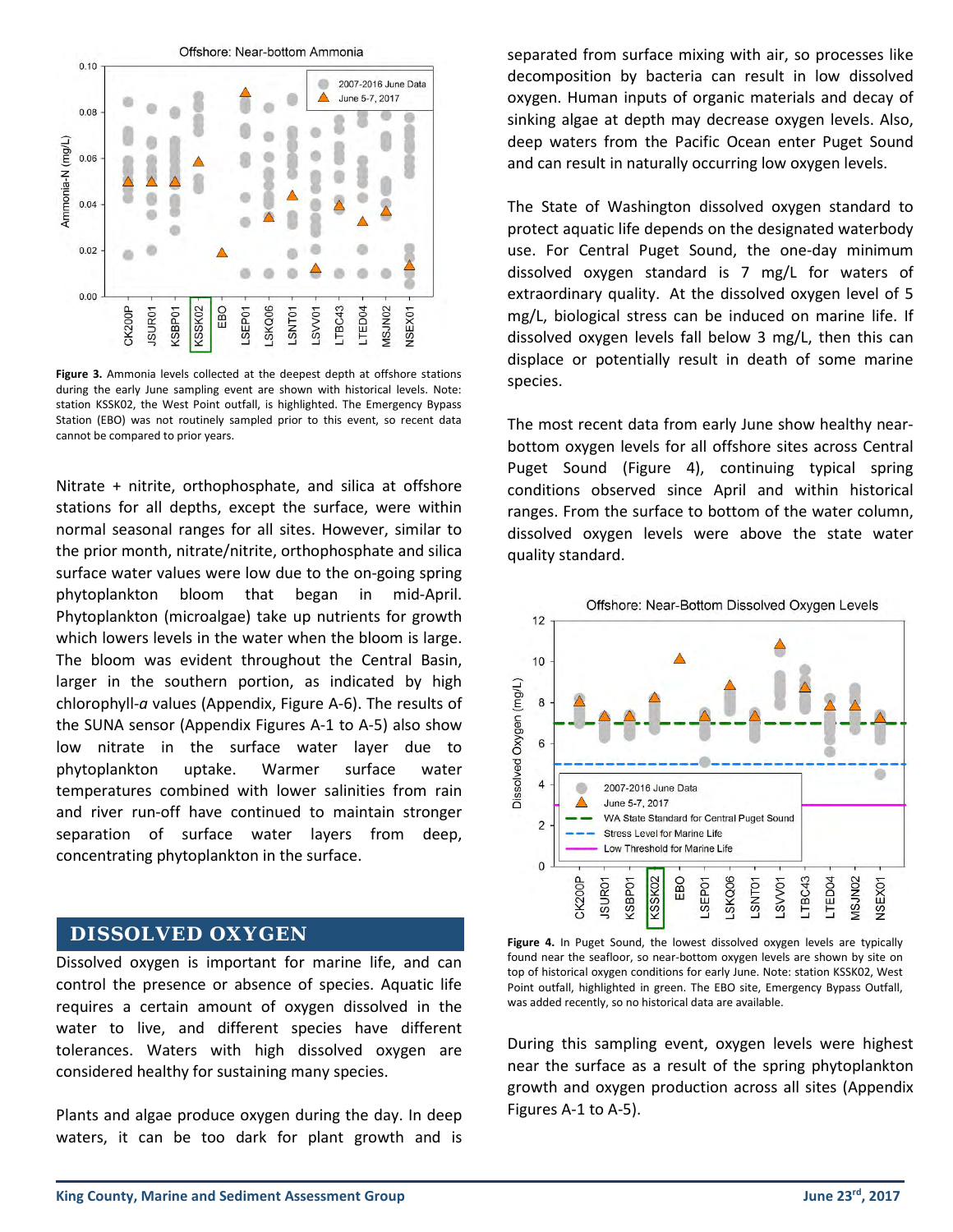#### **JUNE SUMMARY**

Water sample results collected between June  $5<sup>th</sup>$  and  $7<sup>th</sup>$ . 2017 are summarized below. Additional results are provided in the Appendix.

- Concentrations of fecal coliforms in surface waters at offshore stations were below the geometric mean reference water quality standards as well as the peak standard in early June. Corresponding *Enterococcus* concentrations were also low.
- Beach bacteria concentrations were typical at all six stations monitored in early June. One sample value was above the geometric mean water quality criterion at one site (Alki Beach), but below the peak water quality criterion.
- Surface ammonia levels were within normal ranges at all sites and depths. Near-bottom ammonia levels at the South Plant outfall were elevated in early June.
- Nitrate/nitrite, orthophosphate, and silica results were within expected seasonal values for offshore waters at all depths except the surface. Low nutrient levels at the surface in addition to high chlorophyll-*a*  values indicate the continuance of the regularlyoccurring spring phytoplankton bloom which began in mid- April.
- Near-bottom dissolved oxygen values were at healthy levels and all sites were above the state water quality standard across all depths.
- High dissolved oxygen levels were observed in early June in surface and shallow waters, reflecting the growth of phytoplankton and other algae which produce oxygen. This shows a continuing of typical spring conditions since April.



Puget Sound sunset. (Source: Kimberle Stark)

#### **FINAL SUMMARY HIGHLIGHTS**

Water quality results during the increased weekly monitoring period from February 21<sup>st</sup> to June  $7<sup>th</sup>$ , 2017:

#### **BACTERIA**

- Fecal coliform concentrations in surface waters throughout the monitoring period were below water quality standards at all offshore stations, including samples near West Point's main and emergency bypass outfalls (EBO).
	- ❖ One sample measured near the surface by the South Plant outfall in early April was elevated, but still below the peak water quality standard.
- Fecal coliform bacteria concentrations at beach stations, including those near West Point, were generally within historical ranges for each site. One sample collected during this timeframe from one of the two beach stations near West Point had an elevated concentration but was below the peak criterion.
- Other beach stations periodically exceeded state water quality criteria for bacteria, but those stations also had historical exceedances for a variety of reasons.
- *Enterococcus* concentrations generally reflected those of fecal coliforms and were low and within historical ranges at both offshore and beach stations.
	- ❖ Despite low fecal coliform concentrations, *Enterococcus* concentrations were occasionally above historical levels during the first three sampling events in May near West Point's main and emergency bypass outfalls. The reason for this discrepancy is unknown; however, *Enterococcus* is capable of surviving longer in the marine environment. Concentrations were low and within historic ranges during the two subsequent monitoring events.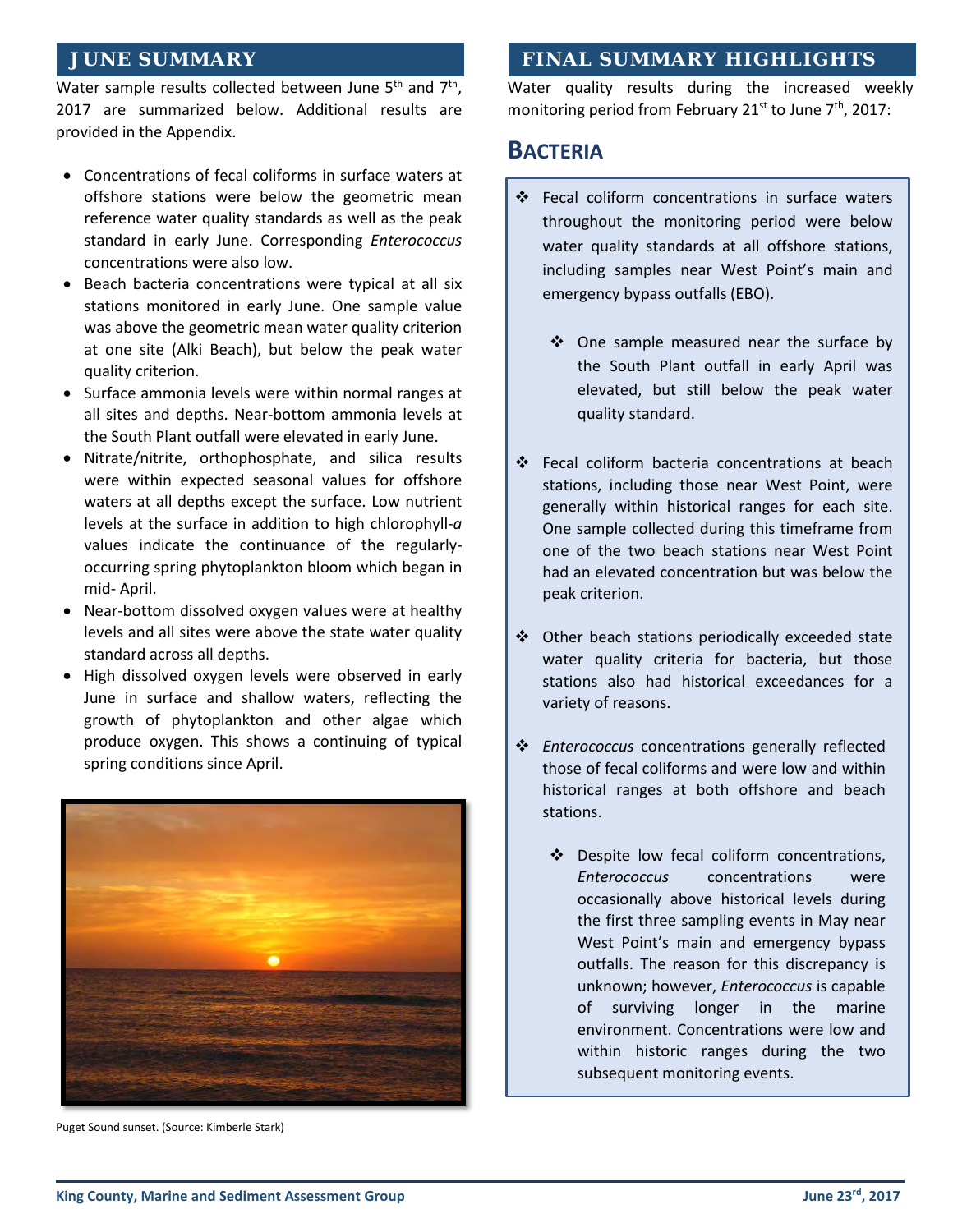### **NUTRIENTS**

- ❖ Nutrients have been within expected historical ranges at all the sites monitored, including at the West Point outfall. One exception is that surface nutrient values across Puget Sound have been lower than historical levels due to phytoplankton uptake from vigorous spring bloom conditions since April.
- $\div$  The timing of the spring phytoplankton bloom, as indicated by chlorophyll levels, was typical based on historical data. The phytoplankton drew down nutrient concentrations in surface waters after the start of the bloom, which is a regular occurrence in the spring.
	- ❖ Warmer surface water temperatures combined with lower salinities from rain and river run-off created stronger separation of surface water layers from deep, concentrating phytoplankton in the near-surface.
- Near bottom ammonia levels at the South Plant outfall met the water quality standard but were elevated for 4 of the 14 sampling weeks above historical levels, likely due to South Plant treating additional solids from the West Point plant.
- Nutrients at all beach sites were within normal seasonal ranges.

## **DISSOLVED OXYGEN**

- ❖ Dissolved oxygen concentrations were at healthy levels for all offshore sites and all depths throughout the monitoring period and above the state water quality standard for Central Puget Sound.
- Dissolved oxygen levels have been typical of spring conditions, and high surface concentrations reflect the growth and oxygen production from phytoplankton during the spring bloom.



Elliott Bay and downtown Seattle. (Source: Wendy Eash-Loucks)

#### **FOR MORE INFORMATION**

- **King County Marine & Sediment Assessment Group:** <http://green2.kingcounty.gov/marine>
- **Download Water Column Data:**  <http://green2.kingcounty.gov/marine/Download>
- **West Point Marine Monitoring:** [http://www.kingcounty.gov/depts/dnrp/wtd/system](http://www.kingcounty.gov/depts/dnrp/wtd/system/west/west-point-restoration/marine-monitoring.aspx) [/west/west-point-restoration/marine](http://www.kingcounty.gov/depts/dnrp/wtd/system/west/west-point-restoration/marine-monitoring.aspx)[monitoring.aspx](http://www.kingcounty.gov/depts/dnrp/wtd/system/west/west-point-restoration/marine-monitoring.aspx)
- **Wastewater Incidence Response:** [http://kingcounty.gov/depts/dnrp/wtd/response/inci](http://kingcounty.gov/depts/dnrp/wtd/response/incident-response.aspx) [dent-response.aspx](http://kingcounty.gov/depts/dnrp/wtd/response/incident-response.aspx)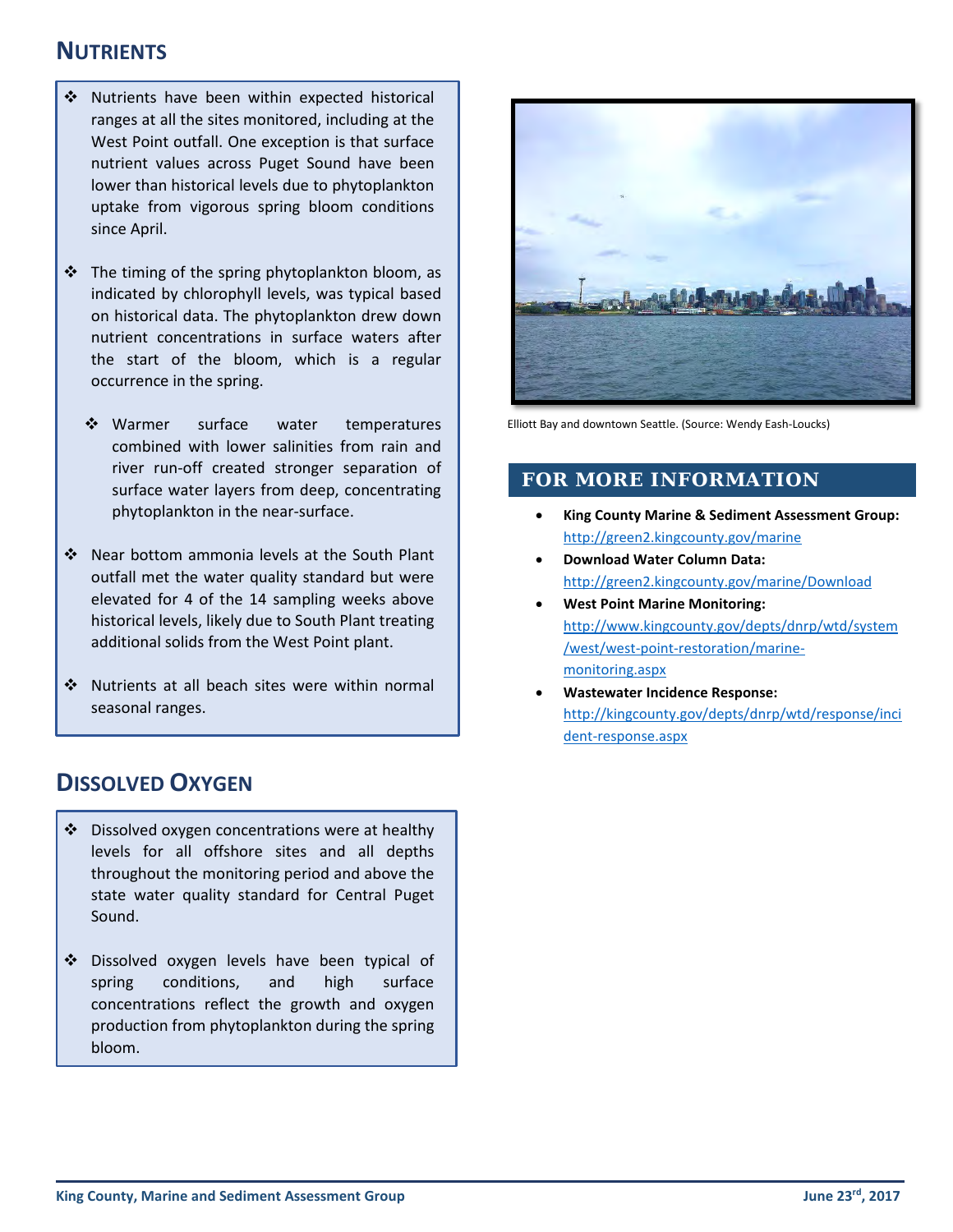# Appendix: June, Part 1, Marine Water Quality Data

The following graphs and tables display data from the June  $5<sup>th</sup> - 7<sup>th</sup>$  marine monitoring events. General water quality data are shown by site. For the offshore sites, parameters shown include water temperature, salinity, dissolved oxygen, relative chlorophyll fluorescence, total suspended solids, percent light transmission, nutrient concentrations, and fecal indicator bacteria. Nutrients include nitrate and nitrite, ammonia, orthophosphate, and silica water samples. Starting April 11<sup>th</sup>, nitrate concentrations were also measured through the water column from top to bottom with a Submersible Ultraviolet Nitrate Analyzer (SUNA). For this report, SUNA nitrate data are preliminary, and subsequent review may result in revisions to final data. For the beach sites sampled in the second half of the month, parameters shown include fecal indicator bacteria, nitrate and nitrite, and ammonia. For this sampling event, only bacteria data were collected for the weekly beach sites. For more explanation of parameters and sampling methods, see the marine monitoring program website: <http://green2.kingcounty.gov/marine/>

Description of station locators from the map on the first page (Figure 1) are given in the table below. Data from a subset of stations from the routine monitoring program are displayed to provide context for data collected near the West Point Treatment Plant and Treatment Plant Outfall. For more details on all monitoring stations, see the [marine monitoring](http://edit.kingcounty.gov/%7E/media/depts/dnrp/wtd/system/WP/restoration-monitoring/2017-03-10-KingCo-marine-monitoring_plan.ashx?la=en)  [plan.](http://edit.kingcounty.gov/%7E/media/depts/dnrp/wtd/system/WP/restoration-monitoring/2017-03-10-KingCo-marine-monitoring_plan.ashx?la=en)

| UITSHULE STATIONS |                                                | Dedlii Stations                            |                                  |  |
|-------------------|------------------------------------------------|--------------------------------------------|----------------------------------|--|
| Locator           | <b>Description</b>                             | Locator                                    | <b>Description</b>               |  |
| JSUR01            | <b>Brightwater Treatment Plant Outfall</b>     | <b>ITCARKEEKP</b>                          | Carkeek Park                     |  |
| KSBP01            | Point Jefferson                                | KSLU03                                     | <b>Golden Gardens</b>            |  |
| CK200P            | <b>Carkeek CSO Treatment Plant Outfall</b>     | West Point North, Discovery Park<br>KSSN04 |                                  |  |
| KSSK02            | West Point Treatment Plant Outfall             | KSSN05                                     | West Point South, Discovery Park |  |
| EBO.              | <b>Emergency Bypass Outfall for West Point</b> | LSHV01                                     | Alki Beach                       |  |
| LTBC43            | Elliott West CSO Treatment Plant Outfall       | LSKS01                                     | <b>Constellation Park</b>        |  |
| LTED04            | Central Elliott Bay                            |                                            |                                  |  |
| LTXQ01            | Henderson/MLK CSO Treatment Plant Outfall      |                                            |                                  |  |
| LSEP01            | South Treatment Plant Outfall                  |                                            |                                  |  |
| LSKQ06            | Alki CSO Treatment Plant Outfall               |                                            |                                  |  |
| LSNT01            | Mid-Passage between Fauntleroy/Vashon          |                                            |                                  |  |
| LSVV01            | <b>Barton CSO Outfall</b>                      |                                            |                                  |  |
| MSJN02            | Vashon Treatment Plant Outfall                 |                                            |                                  |  |
| NSEX01            | East Passage                                   |                                            |                                  |  |
|                   |                                                |                                            |                                  |  |

 $Offchoero$   $C+otione$ 

| Table A-1. Sampling stations that include data in this summary report. The following data graphs and tables in the |
|--------------------------------------------------------------------------------------------------------------------|
| Appendix are from the stations highlighted in blue.                                                                |

| Beach Stations    |                                  |  |  |  |  |
|-------------------|----------------------------------|--|--|--|--|
| Locator           | <b>Description</b>               |  |  |  |  |
| <b>ITCARKEEKP</b> | Carkeek Park                     |  |  |  |  |
| KSLU03            | Golden Gardens                   |  |  |  |  |
| KSSN04            | West Point North, Discovery Park |  |  |  |  |
| KSSN05            | West Point South, Discovery Park |  |  |  |  |
| LSHV01            | Alki Beach                       |  |  |  |  |
| LSKS01            | <b>Constellation Park</b>        |  |  |  |  |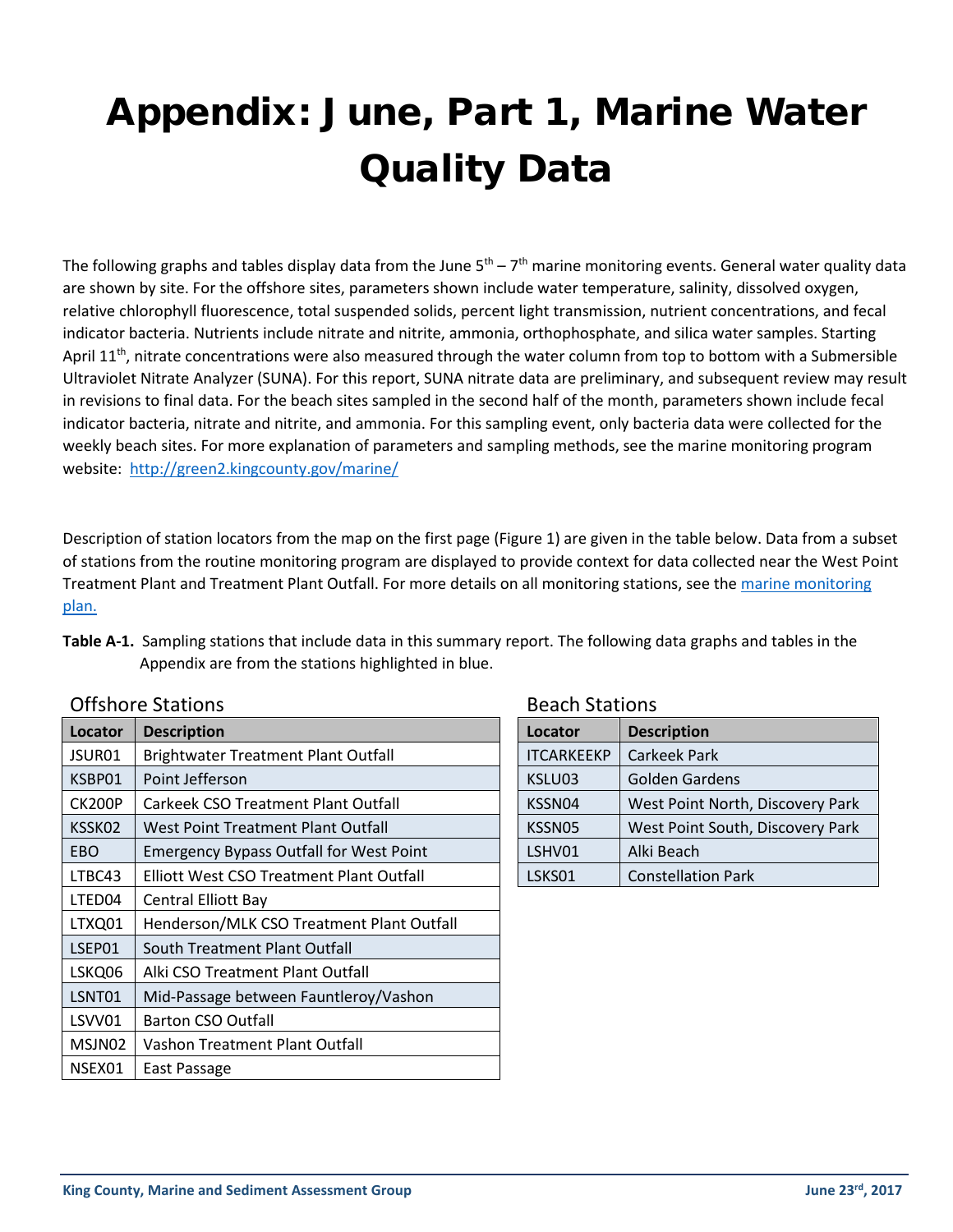### Offshore Water Quality: KSSK02 – West Point Outfall



Figure A-1. Offshore water column profile (lines) and discrete water quality results (points) from early June 2017 at the West Point Outfall. On the lower left plot, preliminary averaged SUNA nitrate data are shown with lines, while the water sample results (squares) are combined nitrate and nitrite concentrations*.*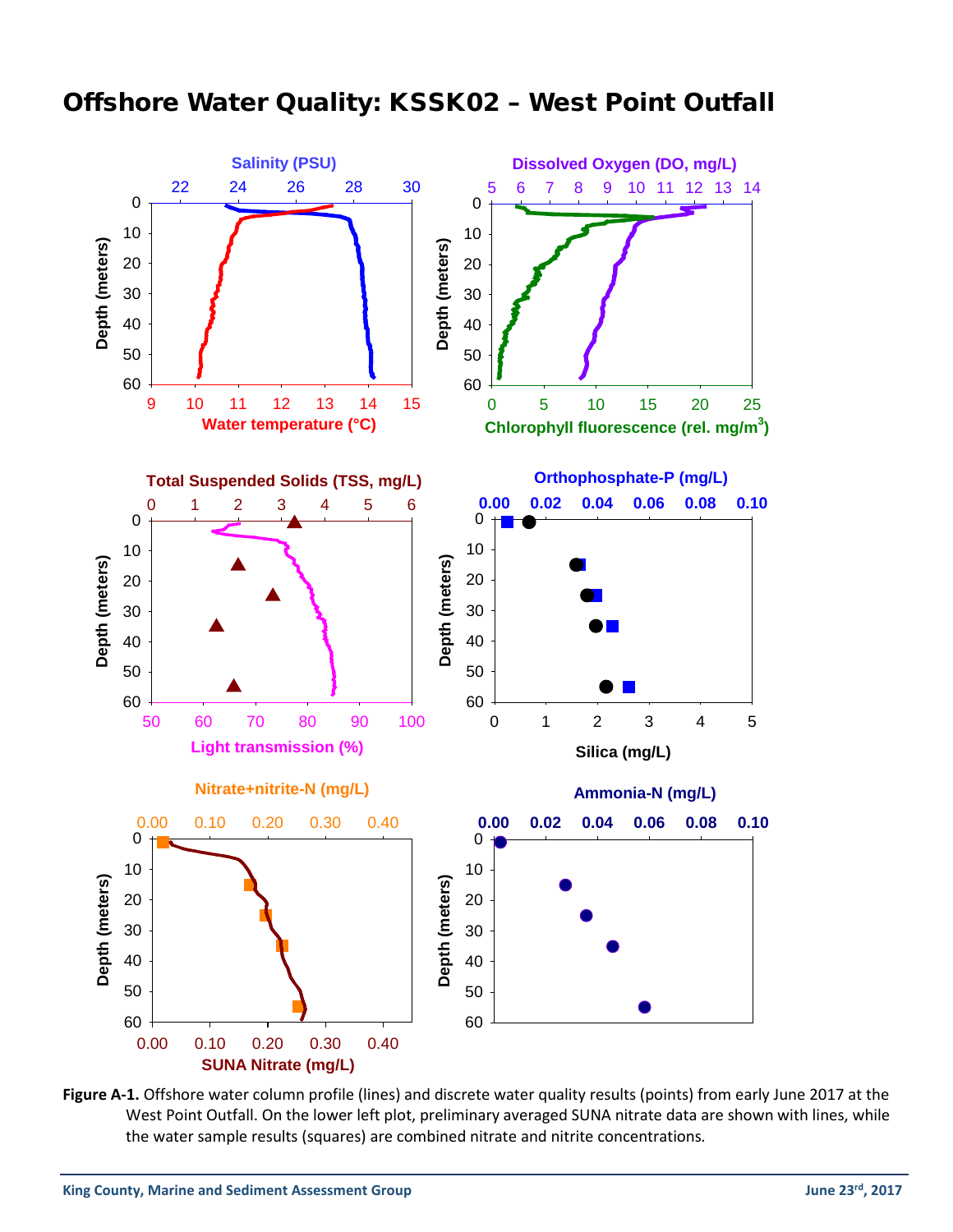## Offshore Water Quality: KSBP01 – Point Jefferson



**Figure A-2.** Offshore water column profile (lines) and discrete water quality results (points) from early June 2017 at Point Jefferson. On the lower left plot, preliminary averaged SUNA nitrate data are shown with lines, while the water sample results (squares) are combined nitrate and nitrite concentrations.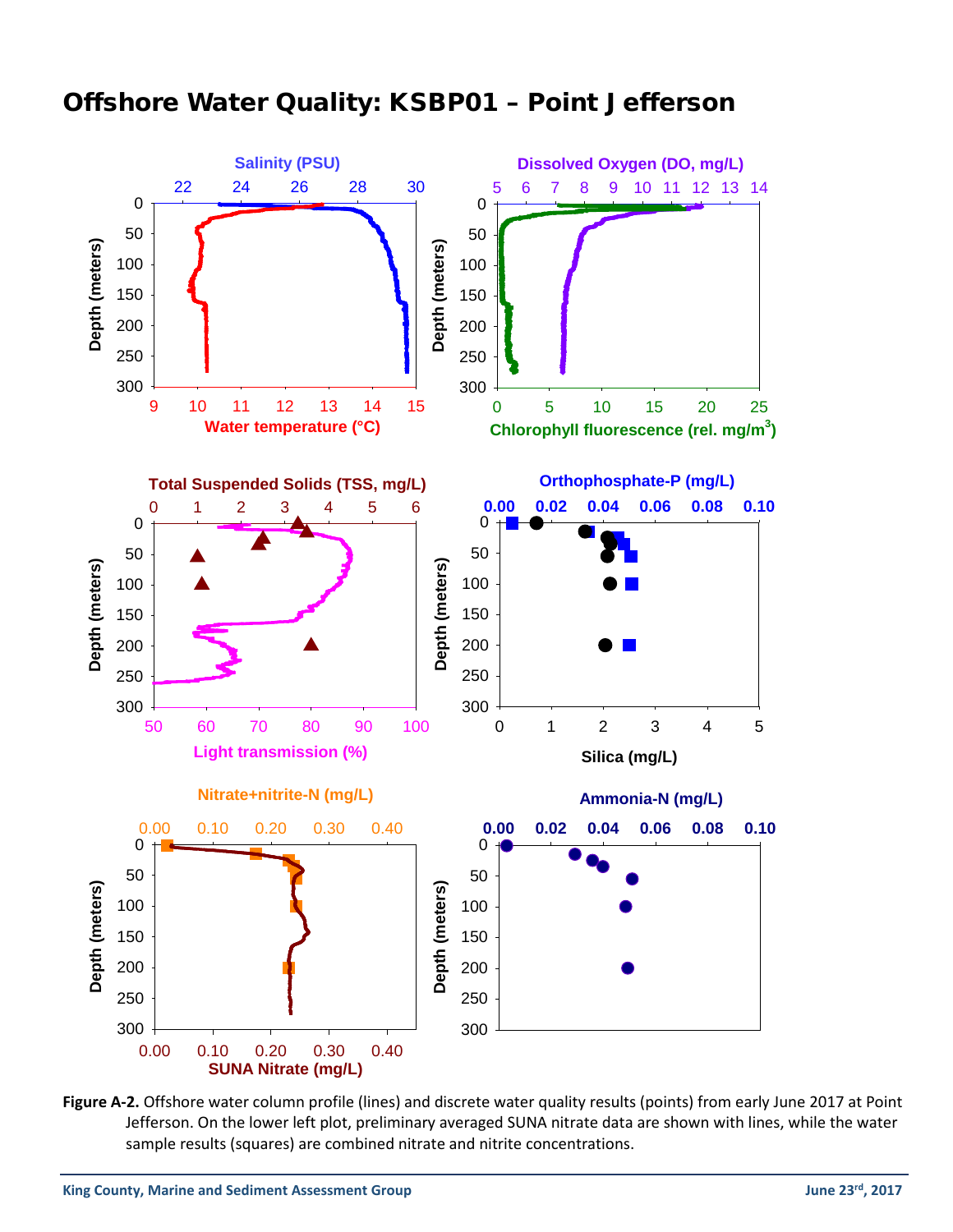## Offshore Water Quality: EBO – Emergency Bypass Outfall



Figure A-3. Offshore water column profile (lines) and discrete water quality results (points) from early June 2017 at West Point's emergency bypass outfall. On the lower left plot, preliminary averaged SUNA nitrate data are shown with lines, while the water sample results (squares) are combined nitrate and nitrite concentrations.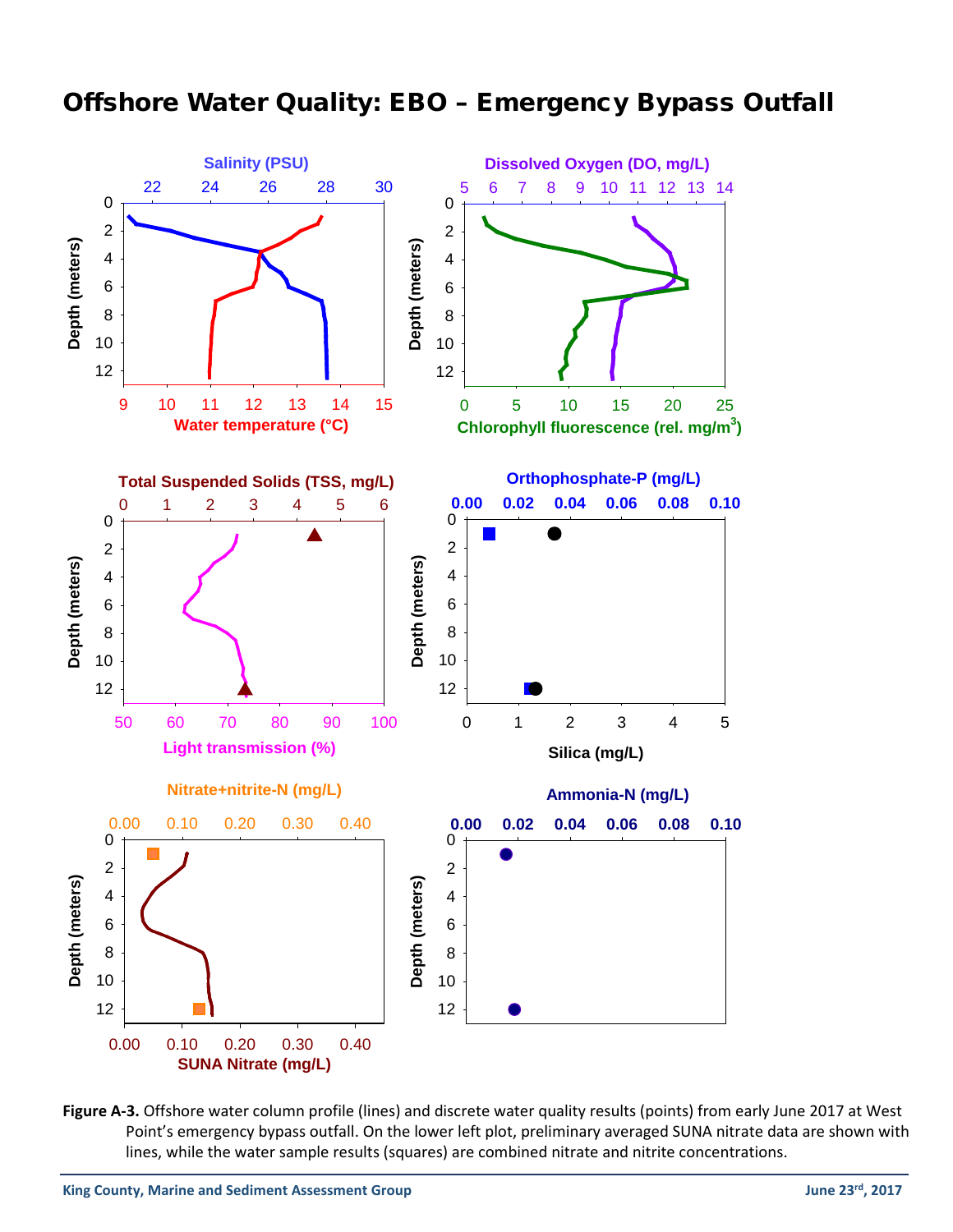



**Figure A-4.** Offshore water column profile (lines) and discrete water quality results (points) from early June 2017 at the South Plant Outfall. On the lower left plot, preliminary averaged SUNA nitrate data are shown with lines, while the water sample results (squares) are combined nitrate and nitrite concentrations.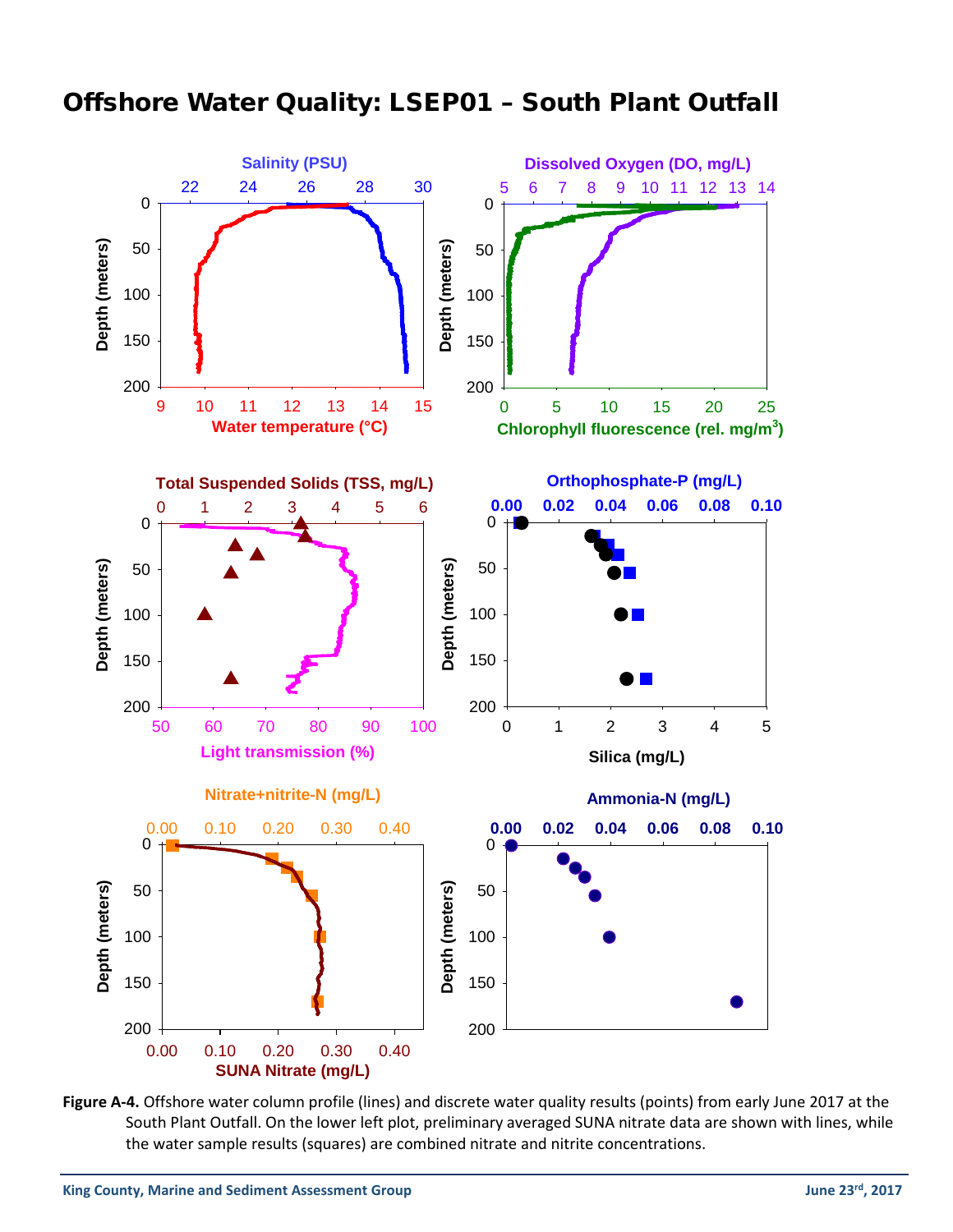

## Offshore Water Quality: LSNT01 – Point Williams

**Figure A-5.** Offshore water column profile (lines) and discrete water quality results (points) from early June 2017 at Point Williams. On the lower left plot, preliminary averaged SUNA nitrate data are shown with lines, while the water sample results (squares) are combined nitrate and nitrite concentrations.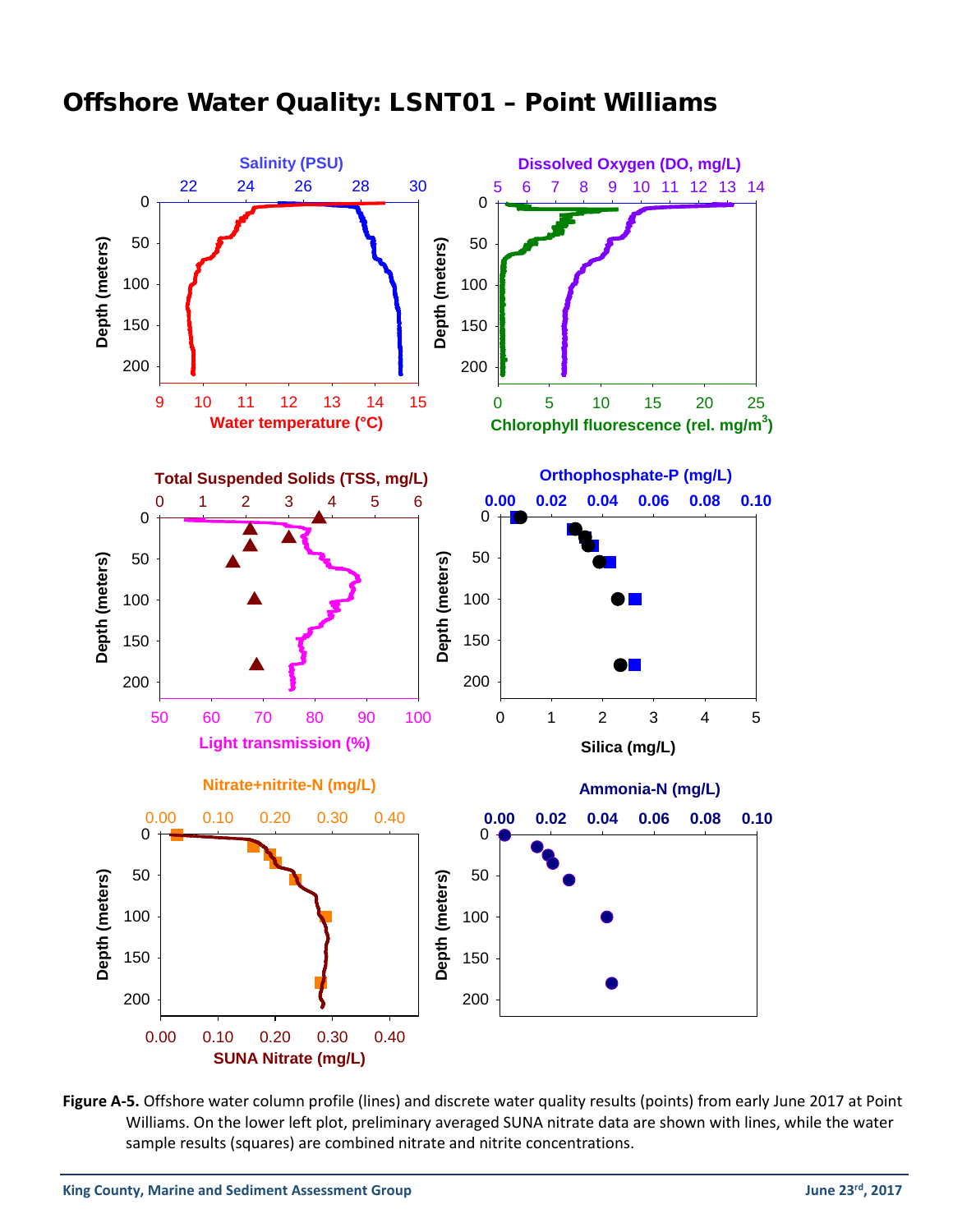## Offshore Water Quality: Other Interesting Results



**Figure A-6.** Offshore surface water results for chlorophyll-*a* from early June 2017. Chlorophyll-*a* is a pigment present in phytoplankton and is used as an indicator of phytoplankton biomass. The high values indicate the on-going presence of the spring phytoplankton bloom.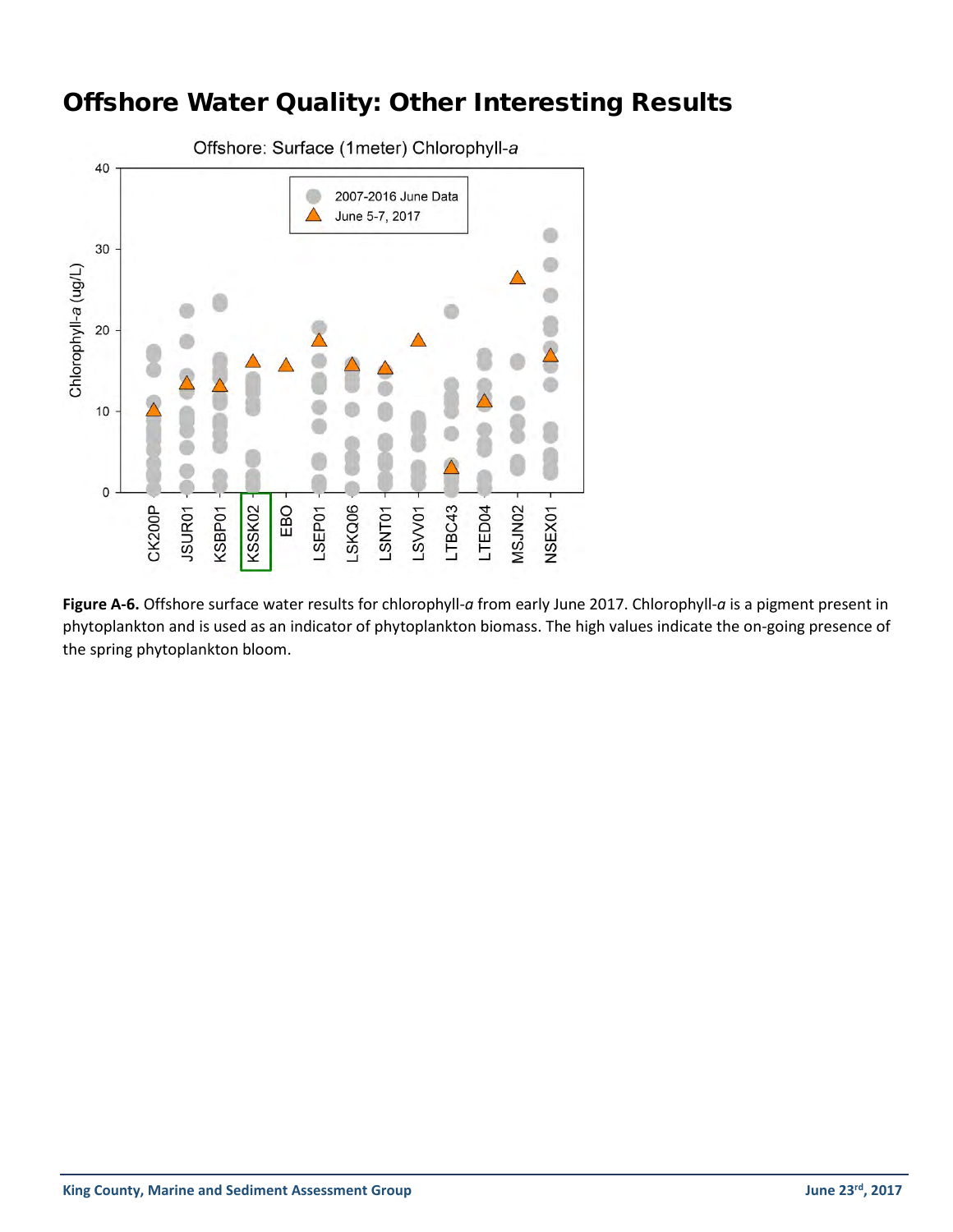## Fecal Indicator Bacteria: Offshore and Beaches



**Figure A-7.** Bacteria concentrations (**A.** Fecal coliforms; **B.** *Enterococcus*) of single samples collected at a subset of beach stations during the early June 2017 sampling event are illustrated with historical bacteria concentrations. Although not appropriate to compare single samples to Washington State water quality criteria, the state's geometric mean and peak standards for primary contact recreational and shellfish harvesting uses are provided for reference. Note: KSSN04 and KSSN05, near the West Point outfall are highlighted.